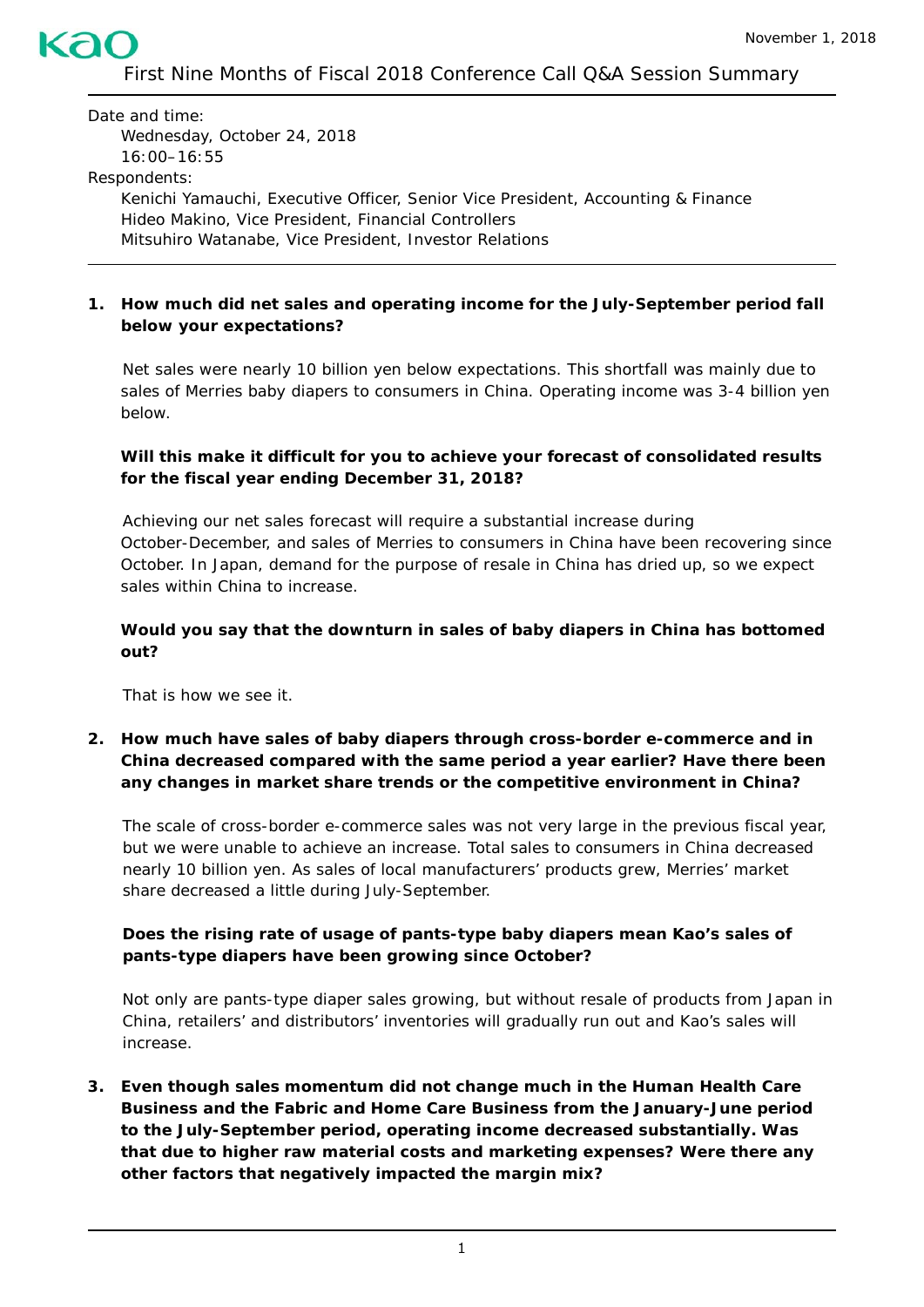First Nine Months of Fiscal 2018 Conference Call Q&A Session Summary

In the Fabric and Home Care Business, we were unable to achieve the increase we expected in sales corresponding to our investment in marketing in Japan. That was a major factor. Higher raw material costs and loss on disposal of property, plant and equipment also had an impact. For the Human Health Care Business, the main factor was the decrease in sales.

### **Why couldn't you increase sales in the Fabric and Home Care Business in Japan? Also, raw material costs may rise even further. How will you deal with that?**

The competitive environment was severe, with new products from competitors and other factors. We will deal with higher raw material costs by offering new and improved high-value-added products.

### **Was it because raw material costs were high while product prices were trending downward?**

Sales increased slightly in the Fabric and Home Care Business in Japan, but we had to deploy marketing expenses to avoid losing market share as we head toward the consumption tax rate increase in fiscal 2019. We need to increase sales further.

## **Do you mean that since conditions in the consumer products market in Japan are not bad, you will be able to increase sales further?**

Yes.

### **4. For baby diapers in China, have you been competing in the high-price segment with local manufacturers whose share has been increasing? Has there been downward pressure on prices?**

Price competition is intense between Kao and its global competitors' brands, and retailers' profit margins have declined as a consequence. Meanwhile, the quality of local manufacturers' products has improved to a certain extent, and their sales have been increasing because they are following a strategy of giving high profits to retailers. As a result, the market share of global competitors has been gradually dropping, with corresponding growth in the share of local manufacturers.

### **How will you respond to local manufacturers' products?**

We intend to continue responding by aiming to be the world leader in terms of quality. which is *Merries'* strength. We will also enhance pants-type baby diapers.

**So, would you say that local manufacturers' sales have been increasing because they are competing in the high-price segment and retailers are actively selling their products because of the profits, while global competitors have been experiencing downward pressure on prices?**

Yes.

**5. In the Skin Care and Hair Care Business, operating income for January-June decreased compared with the same period a year earlier. What led to the shift to a 1.6 billion yen increase in July-September?**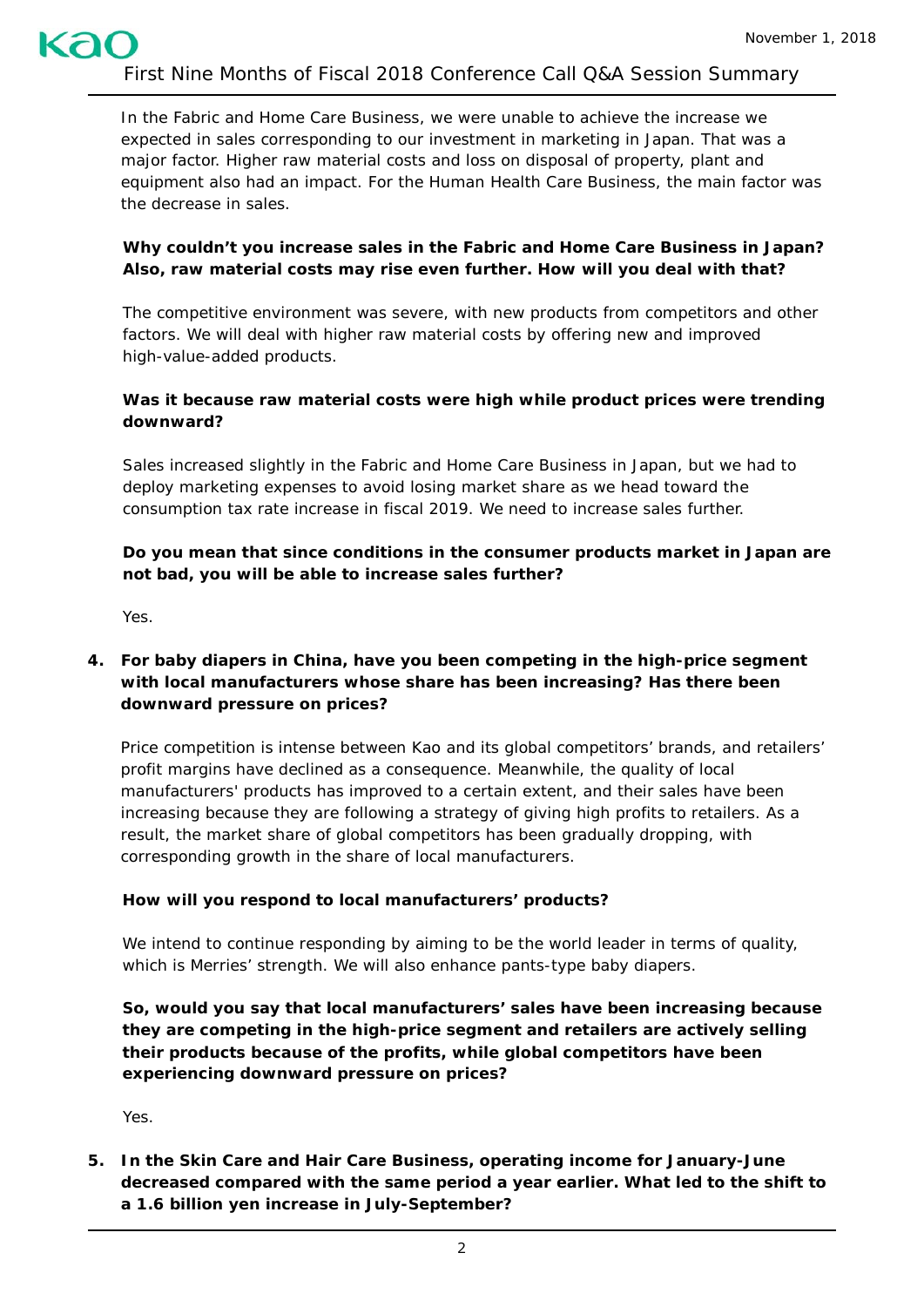Strong performance by skin care products in Japan was a major factor. Operating income from *Bioré* grew substantially due to the hot summer and launch of new products. In the Americas, operating income declined substantially in January-June but improved in July-September.

# **In each of the first three quarters of 2018 (January-March, April-June and July-September), operating income in the Cosmetics Business continued to increase around 4.0 billion yen compared with the same respective periods a year earlier. With sales in Japan on a downward trend, what is the breakdown of operating income between Japan and the rest of Asia?**

Structurally, until the previous fiscal year the Cosmetics Business in Japan was unprofitable from January through September, then generated operating income during October-December. In fiscal 2018, it has generated operating income since April-June. Together with strong performance by our eleven global strategy brands (G11), sales in Asia have grown substantially, and the operating margin has also improved significantly. We had said that we were aiming for an operating margin of 6% for the fiscal year ending December 31, 2018, but the operating margin in January-September was 6%, so now we are looking to exceed that figure for the full fiscal year.

# **You said that operating income for July-September was 3-4 billion yen lower than expected. Am I correct in understanding that the main causes were the Human Health Care Business and the Fabric and Home Care Business?**

That is correct. Operating income fell short of our expectations mainly due to the Human Health Care Business and the Fabric and Home Care Business. The Human Health Care Business was significantly affected by a decrease in sales of baby diapers in Japan and China and higher raw material costs, and the Fabric and Home Care Business was significantly affected by higher raw material costs.

**Am I also correct in understanding that operating income from the Cosmetics Business, the Skin Care and Hair Care Business and the Chemical Business was as planned, and operating income from the Fabric and Home Care Business and the Human Health Care Business fell short of the plan by about 2 billion yen each?**

Yes.

# **Can the Fabric and Home Care Business recover during October-December with sales momentum from the launch of new and improved products in autumn? Can the Human Health Care Business recover if retailers' and distributors' inventories of baby diapers in China return to normal?**

For the Human Health Care Business, we are aiming for an upturn during October-December, but a recovery may be difficult. In the Fabric and Home Care Business, we would like to regain ground one way or another. In either case, it will not be easy.

**Since the amount of baby diapers from Japan resold in China was larger than the volume sold by Kao, can we assume that the current negative impact will continue?**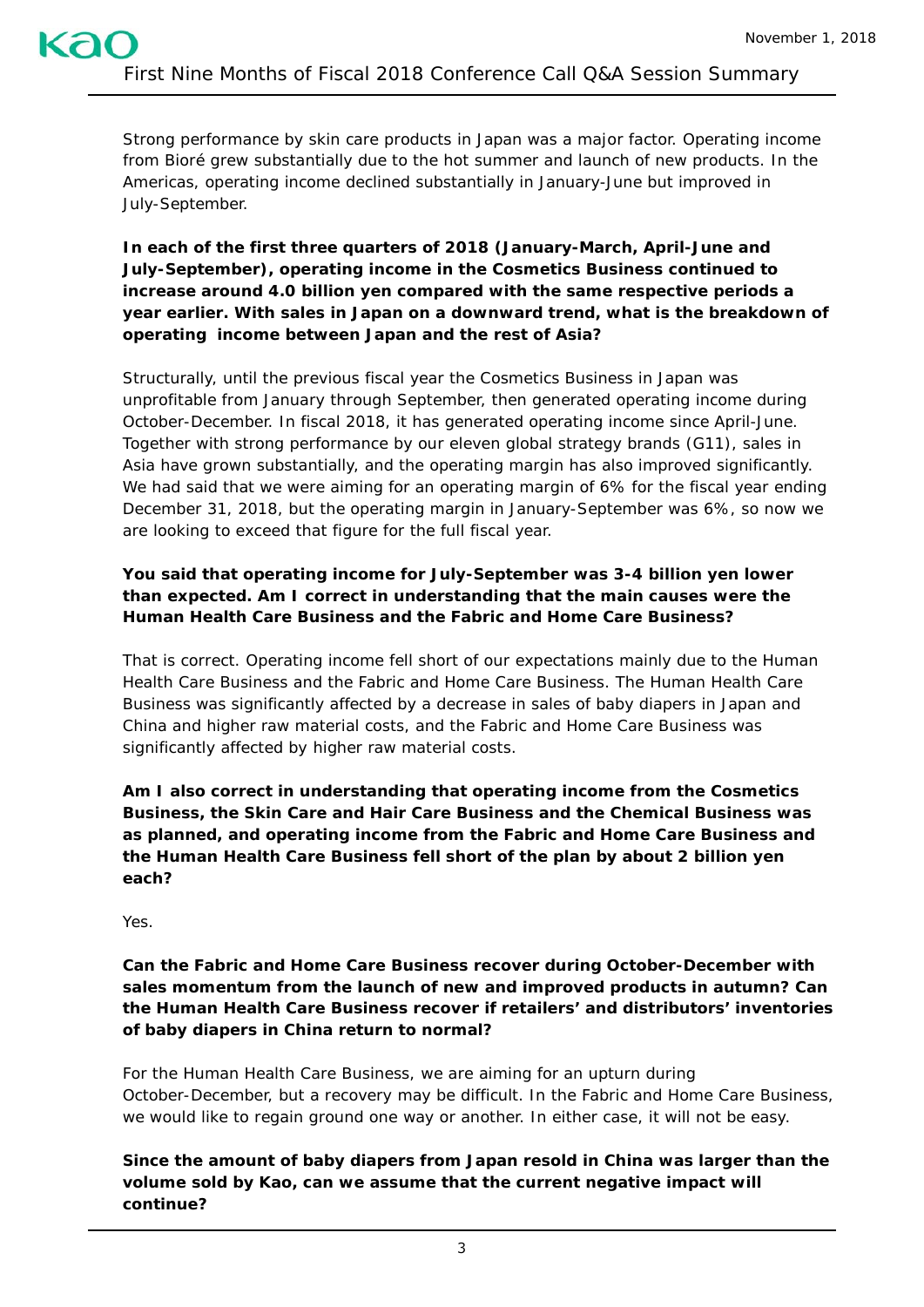It may be difficult to recover during fiscal 2018, but we are headed toward improvement. In October-December, we are expecting results from dealing directly with major online retailers and strengthening our efforts for Singles' Day.

**6. You said that sales of baby diapers in China were affected by adjustments to retailers' and distributors' inventory of products resold from Japan. Did sales volume decrease because the prices of products sold through sales channels in which Kao trades were maintained? Are stricter regulations in the future likely to bring an end to the business of reselling from Japan in China? Do you think the end of the resale business will be good for Kao in terms of increasing sales volume while maintaining profitability?**

The shipping price of products from Kao has hardly changed at all. The decline of selling prices in retail stores caused by resold items has had an impact on products sold through sales channels in which Kao trades. The resulting decrease in retailers' profit margins has led to a decrease in our shipments. Over the past year, selling prices in retail stores have dropped by about 5-7%, but they did not fluctuate as much in July-September. If e-commerce regulations become stricter, they may have some effect on products other than baby diapers, but we think such regulations would be a step in the right direction.

### **It seems to me that so far, the problem of retailers' and distributors' inventory adjustments due to resold products has come up about once every fiscal year. Can we expect this problem to disappear?**

That is our hope.

**What is the breakdown of the 11.4 billion yen increase in operating income in the Cosmetics Business due to higher sales, cost reductions, and other special factors?**

Around 70-80% was due to the increase in sales.

# **Was the remaining 20-30% mostly the result of cost reductions?**

Rather than cost reductions, greater efficiency from a shift to digital marketing and other factors resulted in more efficient use of expenses, which led to profits.

## **Were the effects of the increase in Cosmetics Business sales considerably larger in the rest of Asia compared with Japan?**

The operating margin was high in the rest of Asia, but the scale of sales was large in Japan, so the effect of increased sales was not that different in Japan and the rest of Asia.

**Having looked at conditions in the Cosmetics Business during July-September, do you get a sense that things will go as you envision in October-December and in fiscal 2019, or do you think that you will not be able to reach your operating income target of 30 billion yen in fiscal 2020 if new products for fiscal 2019 do not do well?** 

We are seeing good progress. We plan to launch new *KANEBO* and *est* products in the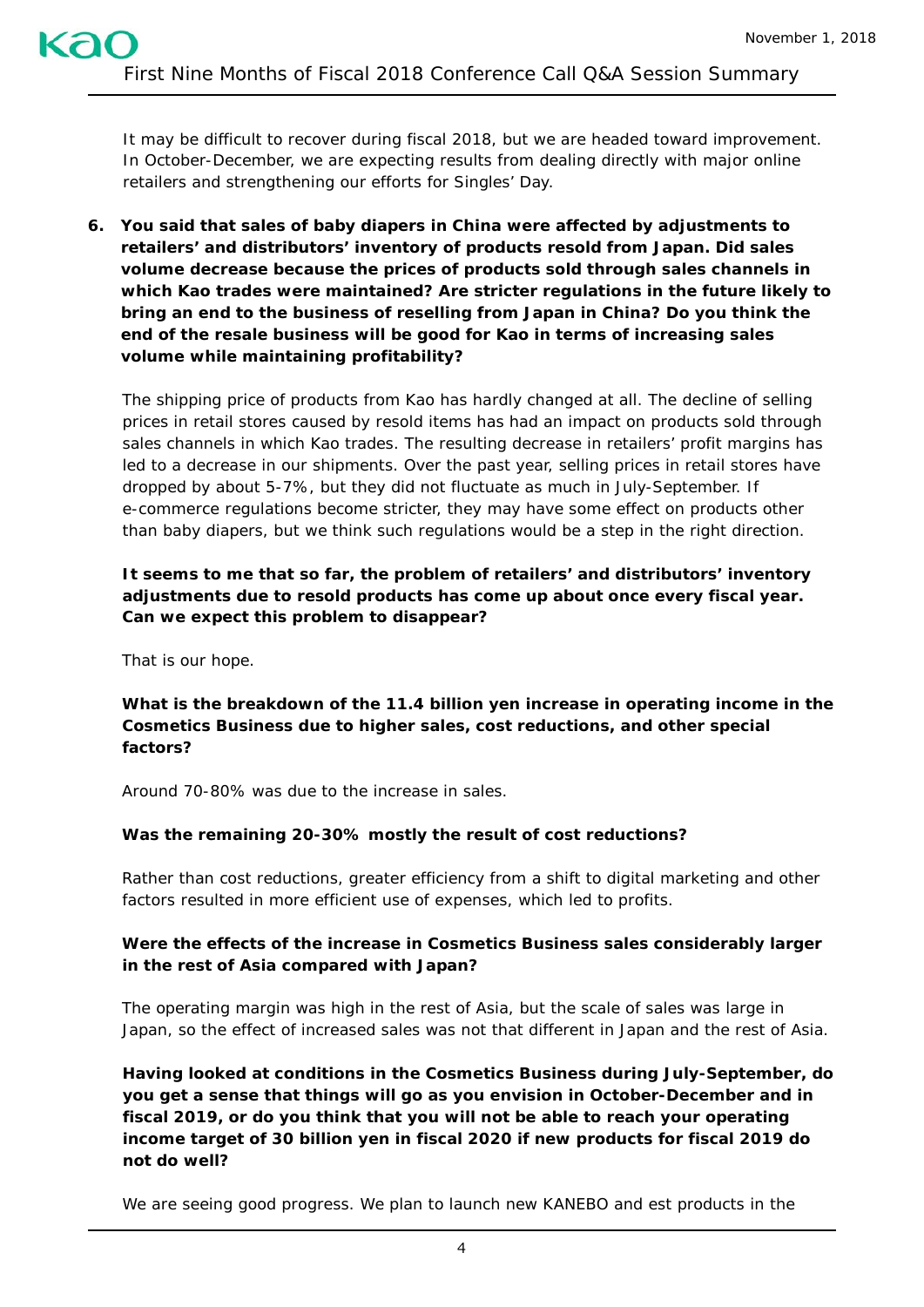high-price segment in November 2018 and expect steady sales growth. In addition, if our cutbacks in brands other than G11 and eight regional strategy brands (R8) go according to plan for the period to fiscal 2022, we think we can also expect steady growth in fiscal 2019 and thereafter.

## **How much have G11 and R8 brand sales been growing?**

G11 brands grew 17-18%. R8 brands sales were slightly lower than the same period a year earlier.

# **Which of the R8 brands are performing well? Which are facing issues?**

*Primavista* base makeup, which struggled in the previous fiscal year, has been on an upturn. *COFFRET D'OR* makeup has also been showing signs of a recovery. On the other hand, *EVITA* self-selection skin care, which was renewed in fiscal 2018, has been struggling.

# **7. How much did sales of the Cosmetics Business in Japan grow during July-September on a like-for-like basis?**

Sales growth in the Cosmetics Business in Japan during July-September was 4.3% on a like-for-like basis.

# **I think cosmetics account for a large proportion of sales to visitors to Japan. Is there any reselling of cosmetics from Japan in China? Will there be any impact if stricter e-commerce regulations bring an end to resale of cosmetics?**

Inbound sales for January-September totaled about 20-22 billion yen, 75% of which were for cosmetics, and sales of brands such as *Curél* derma care and *SUQQU* counseling cosmetics in particular have been growing. I think stricter regulations and legislation in China will have a temporary impact on sales, but sales will shift to other channels. We believe that stricter regulations will establish a sound market and maintain a degree of discipline, which will be a positive situation in the long term.

## **8. How do you envision the competitive environment of the Fabric and Home Care business over the next year?**

We are preparing promising new products for next year. Please wait a bit for details.

### **Are you also thinking about different sales channels and selling methods?**

We have no particular changes in mind.

## **What happened in categories such as laundry detergents and fabric softeners during July-September?**

Laundry detergents recovered slightly. Fabric softeners are getting back on track with improved *Flair Fragrance*.

**What was the contribution to results from Washing Systems, LLC, which you acquired in the United States?**